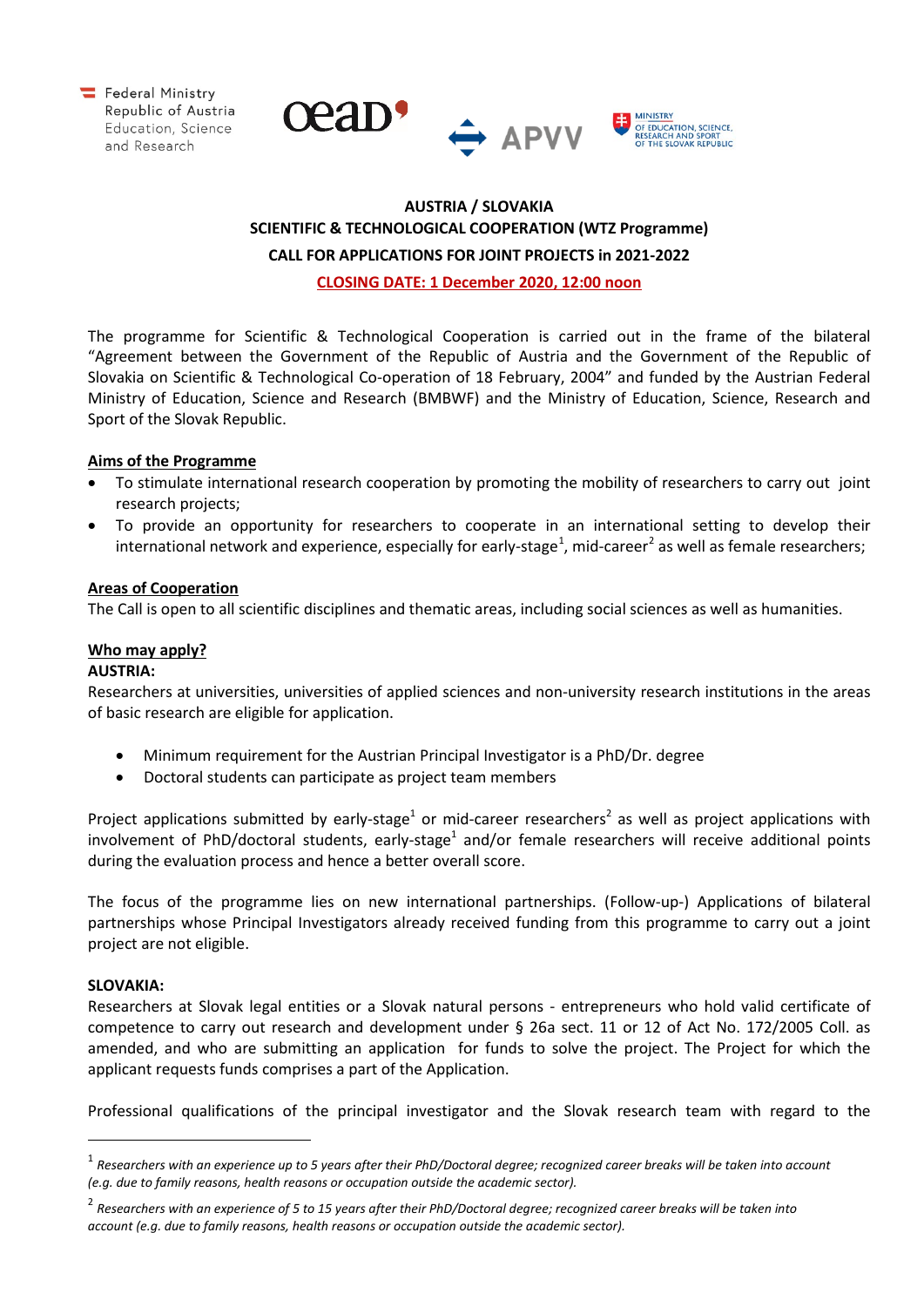involvement of Ph.D. students and/or young R & D staff will be taken into account during the evaluation process.

#### **How do I apply?**

It is up to the applicants to find suitable partners in the respective country. **Applications must be submitted both in Austria to OeAD-GmbH and in Slovakia to the Slovak Research and Development Agency (SRDA)**. Applications which have not been received in time in both countries are not eligible for funding. The call process is highly competitive therefore application does not guarantee funding.

In **Slovakia** applications for joint projects on both sides must include a "Future Cooperation Agreement", which commits the research teams to collaborate on the joint project.

#### **AUSTRIA:**

The entire application for the research project must be submitted in English online at [*[web-link](https://asp.sop.co.at/oead/antrag?call=SK2021)*]. The application must include the following documents (**in PDF format**):

- Brief academic CV for each **Austrian** project member
- List of relevant publications of the last 2 years on the **Austrian** side
- Project description including methodology (about 3 to 5 A4 pages)
- Brief description of the partner institutions
- Brief description of the project tasks of **ALL** project members (Austrian and Slovakian)
- Further cooperation perspective

#### **SLOVAKIA:**

Applications shall be submitted in Slovak and English electronically through the electronic application system available on the SRDA website www.apvv.sk and at the same time written in accordance with the instructions set forth by the Slovak public call SK-AT 2020.

Applications for joint projects from Slovakia must include a "Future Cooperation Agreement", which commits the research teams to collaborate on the joint project.

The application must include the following information:

- Brief academic information for Slovak PI and list of other project members
- List of relevant Slovak PI publications or important research results of the last 5 years
- Project description including the methodological part (3 to 5 A4 pages)
- Brief description of the partner institutions
- Short description of the project tasks of ALL project members
- Further cooperation perspective

#### **Which activities may I apply for?**

The purpose of this call is to support the mobility of researchers between the participating countries to carry out joint research projects. In this regard, funding will be provided for visits and the exchange of researchers conducting joint research.

#### **Research stays in both countries are obligatory.**

The sending side will cover the travel expenses as well as the accommodation costs of its own researchers.

In **Austria** up to EUR 2,000.- per project of the granted funding may be applied for project-related material costs. Only project-specific material costs will be reimbursed, that are essential to carry out the research project and that go beyond the resources made available from the research institution's infrastructure. Infrastructure or basic equipment of research institutions cannot be funded.

In **Slovakia** other expenses represent the costs of project-related material and / or services of at least EUR 100,- and at the same time, they may not exceed 20% of the total project costs provided by SRDA in each financial year.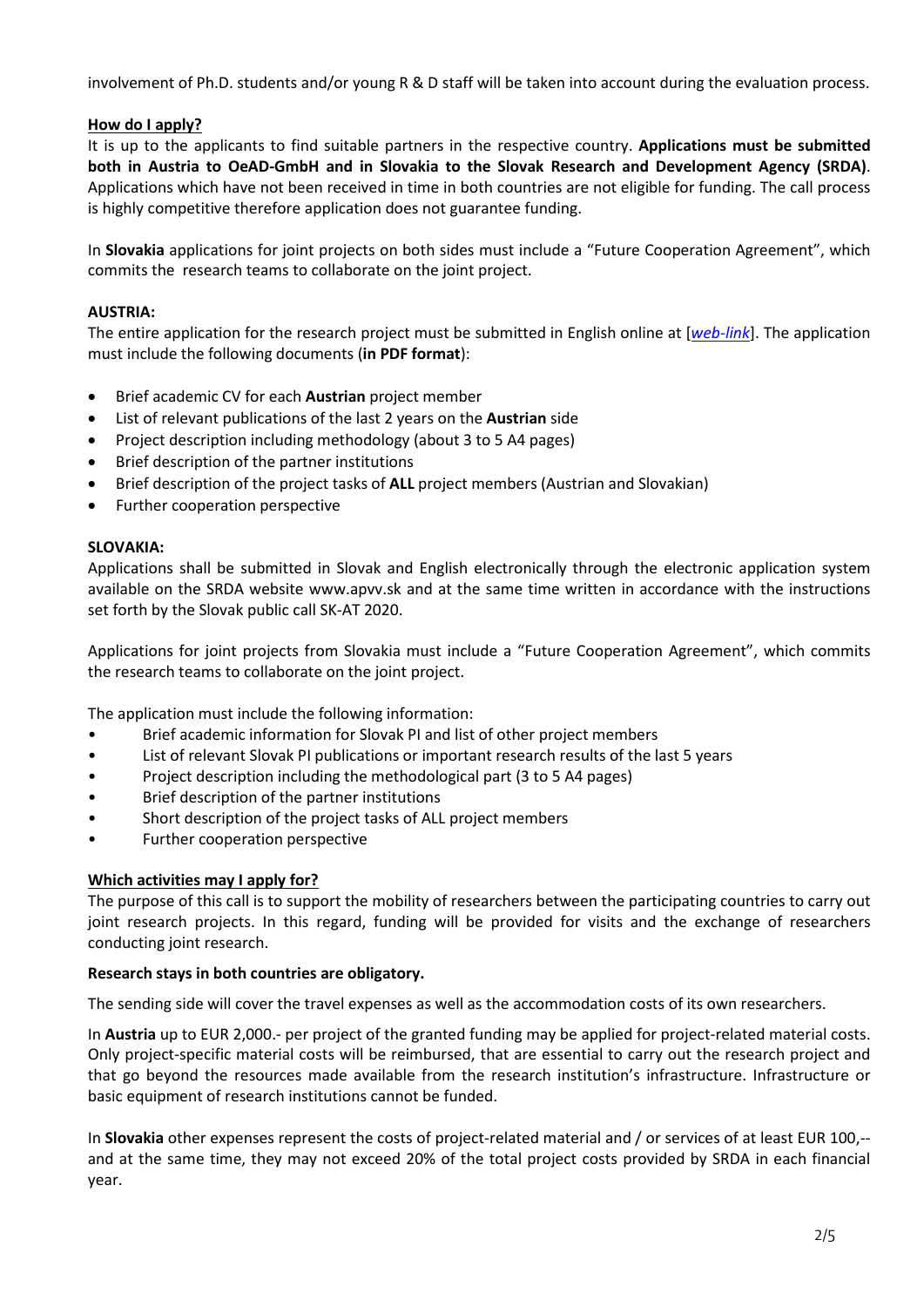## **Funding Modalities**

Estimated **14** collaborative research projects will be supported for a period of max. two years from April 2021 until December 2022. Funding will be provided for activities within the scope of these guidelines only.

## **AUSTRIA:**

Maximum funding: **EUR 7,000.-** per project

Eligible Costs:

- o Travel expenses: Travel costs (economy class) will be reimbursed for Austrian researchers travelling to Slovakia based on submitted invoices.<sup>[3](#page-2-0)</sup>
- o Accommodation expenses:
	- **EUR 100.- per working day** for Austrian **researchers** travelling to Slovakia **for up to 14 days** OR **EUR 1,400.- per month** for long-term visits **between 14 days and 3 months** maximum.
	- **EUR 100.- per working day** for Austrian **doctoral students** travelling to Slovakia **for up to 12 days** OR **EUR 1,250.- per month** for long-term visits **between 12 days and 3 months** maximum.
- o Project related material costs: **max. EUR 2000**.- per project as part of the granted maximum budget based on submitted invoices.

## **SLOVAKIA:**

Eligible Costs:

1. Travel and subsistence costs: Costs spent on domestic and foreign business trips, made on the territories of Slovakia and the partner country, which are demonstrably related directly to the project solution related exclusively to the Slovak nominal research team members up to the amount as entitled under Act No. 283/2002 Coll. as follows:

- a) travel costs (travel tickets, air tickets, use of service vehicles, fuel and the necessary costs of transporting by taxi in justified cases);
- b) accommodation costs;
- c) subsistence costs;

 d)documented necessary extra costs (visa, conference fees, travel health insurance abroad, tolls/fees and parking fees demonstrably related to the business trip covered within the project solution, compulsory and recommended vaccination, etc.).

2. Other expenses: Costs of project-related material and / or services of at least EUR 100,-- and at the same time, they may not exceed 20% of the total project costs provided by SRDA in each financial year.

## **How are applications evaluated?**

In **Austria** eligible project applications will be evaluated by recognized experts in the various fields of research represented by the applications received.

Evaluation criteria:

- Scientific quality of the intended research project incl.
	- o Feasibility of the joint research plan
	- o Adequacy of the scientific method
	- o Competence and expertise of the scientists/research teams involved (max. 25 points)
- Plausibility of the described further cooperation perspective example and max. 15 points)
- Project applications submitted by early-stage or mid-career researchers (10 points) OR project applications with the involvement of doctoral students, early-stage (5 points) or female researchers (5 points) will receive up to 10 points additionally. (max. 10 points)

Maximum score: 50 points

<u>.</u>

In **Slovakia** eligible project applications will be evaluated by recognized experts in the various fields of research

<span id="page-2-0"></span> $3$  For travels up to seven hours bus and train shall be used. Travel by private car will be reimbursement with the value of a second class train ticket (proof of ticket price required).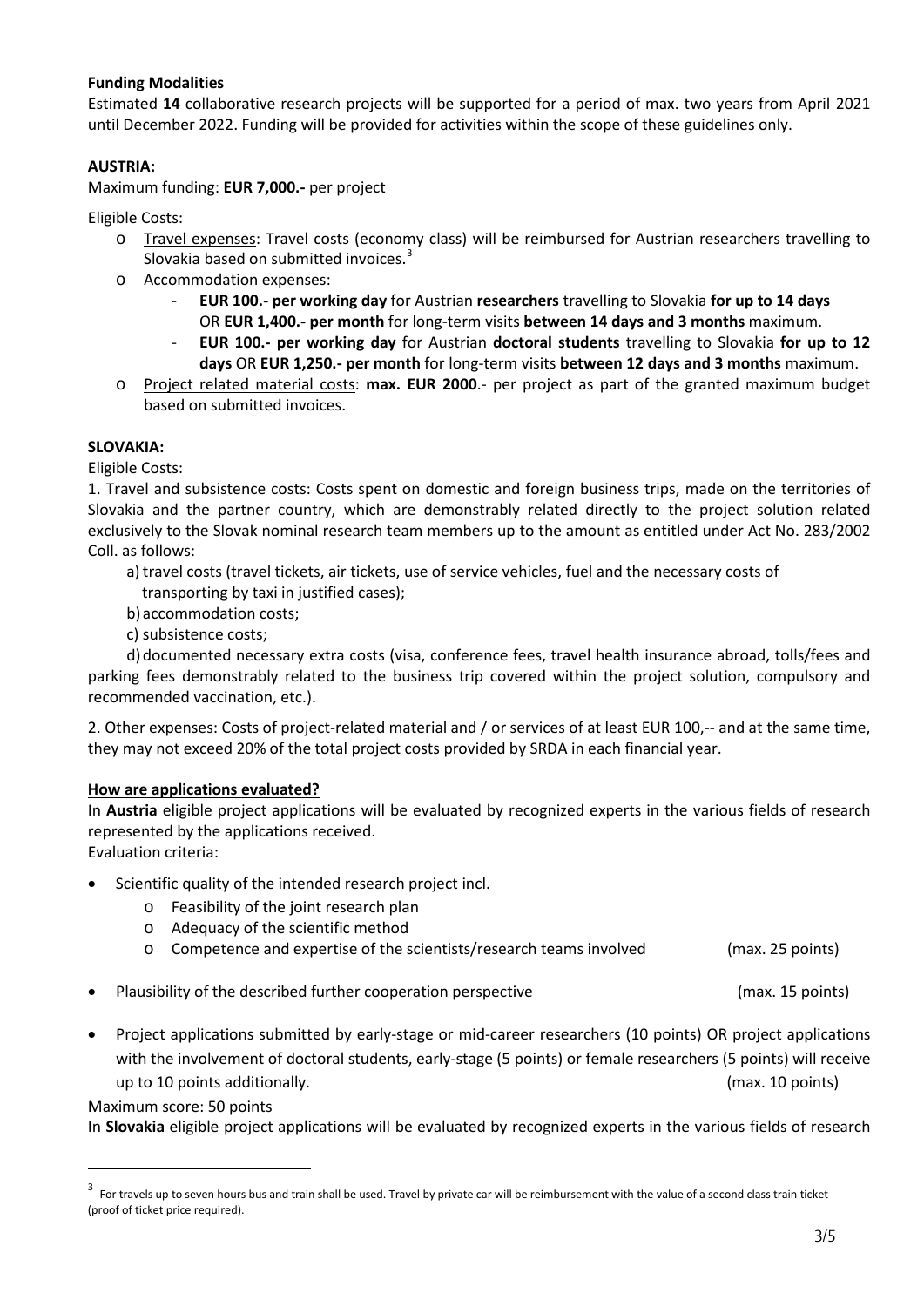represented by the applications received.

Evaluation criteria (Maximum score: 100 points):

- Timeliness and scientific nature of the objectives and originality of the research intent  $(0 20$  points)
- Timetable of solving the research intent and relevance of the activities with regard to the character of the call  $(0 - 10$  points)
- Significance and justification of the international bilateral co-operation in solving the research intent  $(0 - 25$  points)
- Benefits of the international bilateral co-operation and research intent  $(0 25$  points)
- Professional qualifications of the principal investigator and the Slovak research team with regard to the involvement of Ph.D. students and/or young R & D staff  $(0 - 20$  points)

Based on the results of national evaluations carried out in parallel in Austria and in Slovakia joint shortlist of evaluated project applications will be prepared by the OeAD and the Slovak Research and Development Agency (SRDA). The project selection will be carried out by the Austrian-Slovakian Joint Committee on Scientific and Technological Cooperation.

The results of the project selection meeting will be announced presumably by March 2021.

## **Reporting and Publications**

Scientific and financial reporting on the project is obligatory.

In **Austria:**

- A brief project progress report has to be submitted after one year via the OeAD online tool. Its approval is the precondition for further funding.
- A final scientific and financial report has to be submitted no more than 3 months after the end of the project.
- The report has to mention outputs of the projects compared with the objectives and aims of the application.
- The final report must include a short, concise summary comprehensible to lay persons. The final report will be made available to researchers within OeAD's WTZ-funding programme in similar disciplines.

## In **Slovakia:**

Scientific and financial reporting on the project will be set forth in the contracts concluded with successful applicants.

Joint publications by researchers have to mention the support from the Austrian Federal Ministry of Education, Science and Research and the Slovak Research and Development Agency Ministry

## **Intellectual property**

The project partners must take adequate steps to ensure protection and sharing of the intellectual property that could result from the joint projects.

## **Closing date for applications**

Applications must be submitted by **1 December 2020 – 12:00 noon**. Applications received after this date are not eligible for funding.

Please note that the OeAD and the Slovakian competent authorities cannot be held responsible for applications that were not received. Principal Investigators have to ensure that their research partners submit their applications in time.